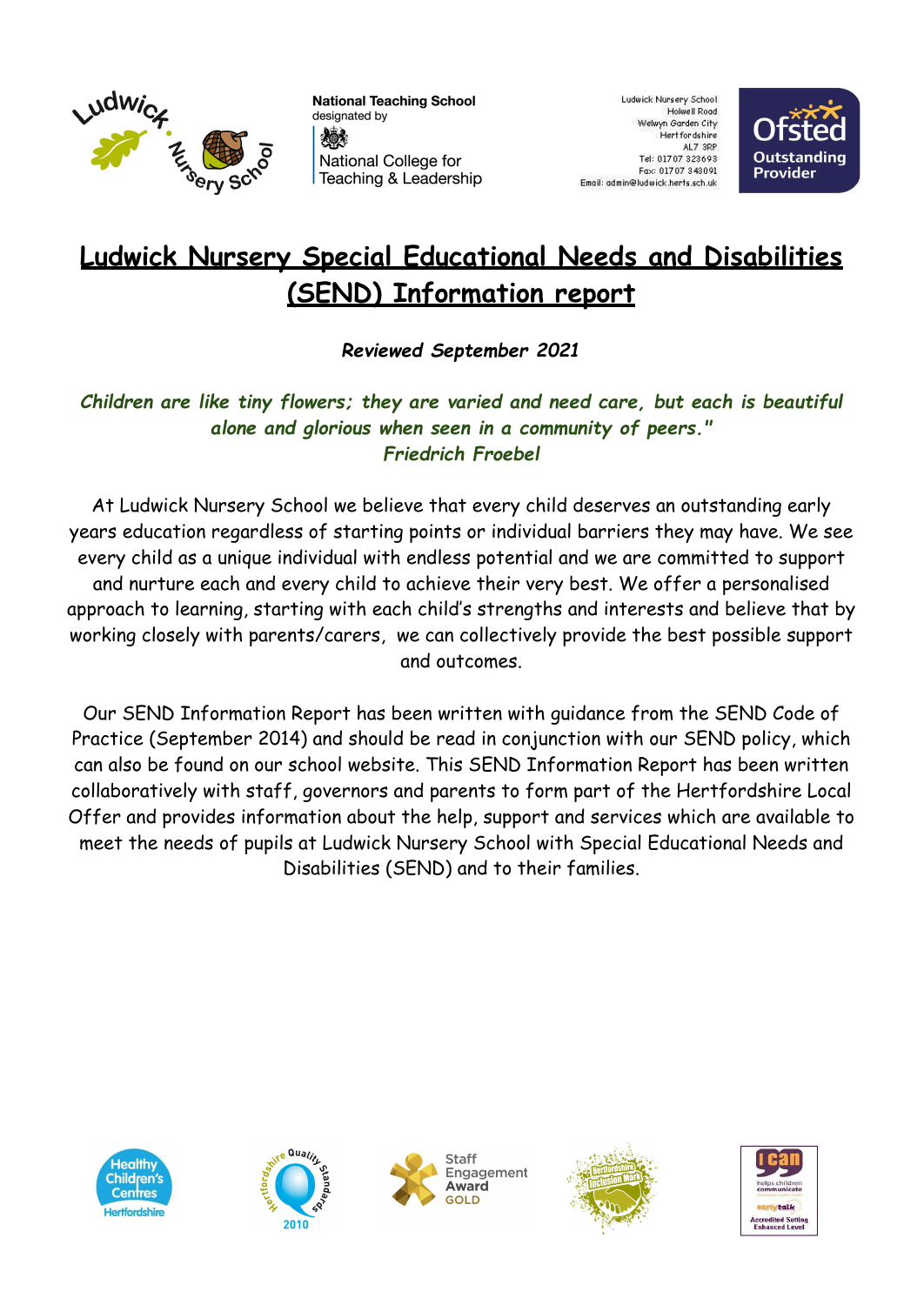# *Who is the SENDCo (Special Educational Needs and Disabilities Co-Ordinator) at Ludwick*

#### *Nursery School?*

Throughout this information report it refers to the role of Special Educational Needs and Disabilities Co-ordinator (SENDCo). Claire Turner is our SENDCo.

This information report answers frequently asked questions you may have relating to what we offer children in our school who have a Special Educational Need (SEND). Please do contact us directly if you have any further questions or would like to know more.

- **1. How does Ludwick Nursery know if children need extra help and what should I do if I think my child may have special educational needs?**
- **2. How will Ludwick staff support my child?**
- **3. How will I know how my child is doing?**
- **4. How will the learning and development provision be matched to my child's needs?**
- **5. What support will there be for my child's overall wellbeing?**
- **6. What specialist services and expertise are available at or accessed by Ludwick Nursery?**
- **7. What training and/or experience does the staff, supporting children with special educational needs and disabilities, have?**
- **8. How will Ludwick help me to support my child's learning and development?**
- **9. How will I be involved in discussions about and planning for my child's learning and development?**
- **10. How will my child be included in activities outside the setting?**
- **11. How accessible is the building/environment?**
- **12. How will Ludwick prepare and support my child with transitions between home, settings and school?**
- **13. How are Ludwick's resources used to support children's special educational needs and how is the decision made about what type and how much support my child will receive?**
- **14. Who can I contact for further information about the early years offer in Ludwick?**
- **15. How can I find information about the local authority's local offer of services and provision for children with special educational needs and disability?**
- **16. Are there any local support groups that parents can attend to support children with SEND and/or disabilities?**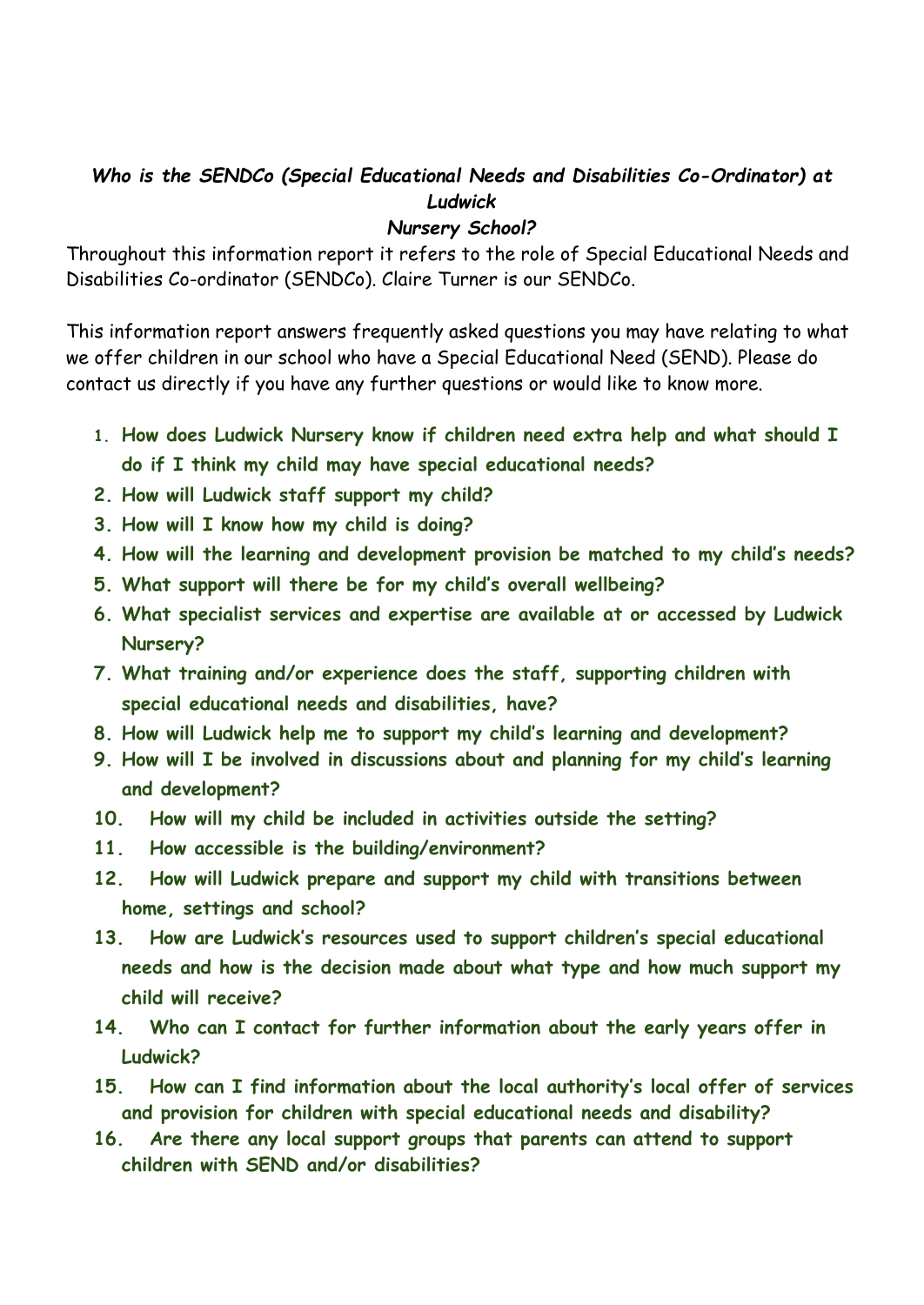# **1. How does Ludwick Nursery know if children need extra help and what should I do if I think my child may have special educational needs?**

#### **All** children

- Will receive a visit to meet their key worker (due to Covid these visits take place in the Nursery garden.
- Are given a Key Person.
- Are treated as unique individuals who are on their own personal learning journey.
- Receive high quality interactions with adults which enable the staff to gain a very deep insight into what and how they play and learn.
- Have a learning journal which records the progress they are making.
- Receive a regular spotlight summary which shares the deep insights staff have made through their observations and interactions. As well as explaining what and how a child learns and plays, this spotlight summary will also give an insight into a child's well-being and involvement.
- Have their progress monitored both by their Key worker and by the Leadership Team.
- Receive suitable and meaningful next steps.
- Receive reasonable adjustments and high quality inclusive teaching.

### **Some** children

- May require additional assessment to help identify gaps in learning and development. Staff have a number of assessment tools to use, including Individual Assessment of Early Learning and Development (IAELD), WellComm (Speech and Language) and the Boxall Profile (Social, Emotional and Mental Health).
- Have access to additional professionals who can help to identify and support. individual needs. These include Health Visitors and Speech and language Therapists.

# **A few** children

May be referred to Herts Integrated Services for Learning (ISL) - this includes the Early Years SEND Team, Communication and Autism Team, Educational Psychologists ans the Sensory/Physical Needs Team.

If you have any concerns around your child's development / progress before they start or during their time at Ludwick (including in our Tree Tops group) please do speak with us.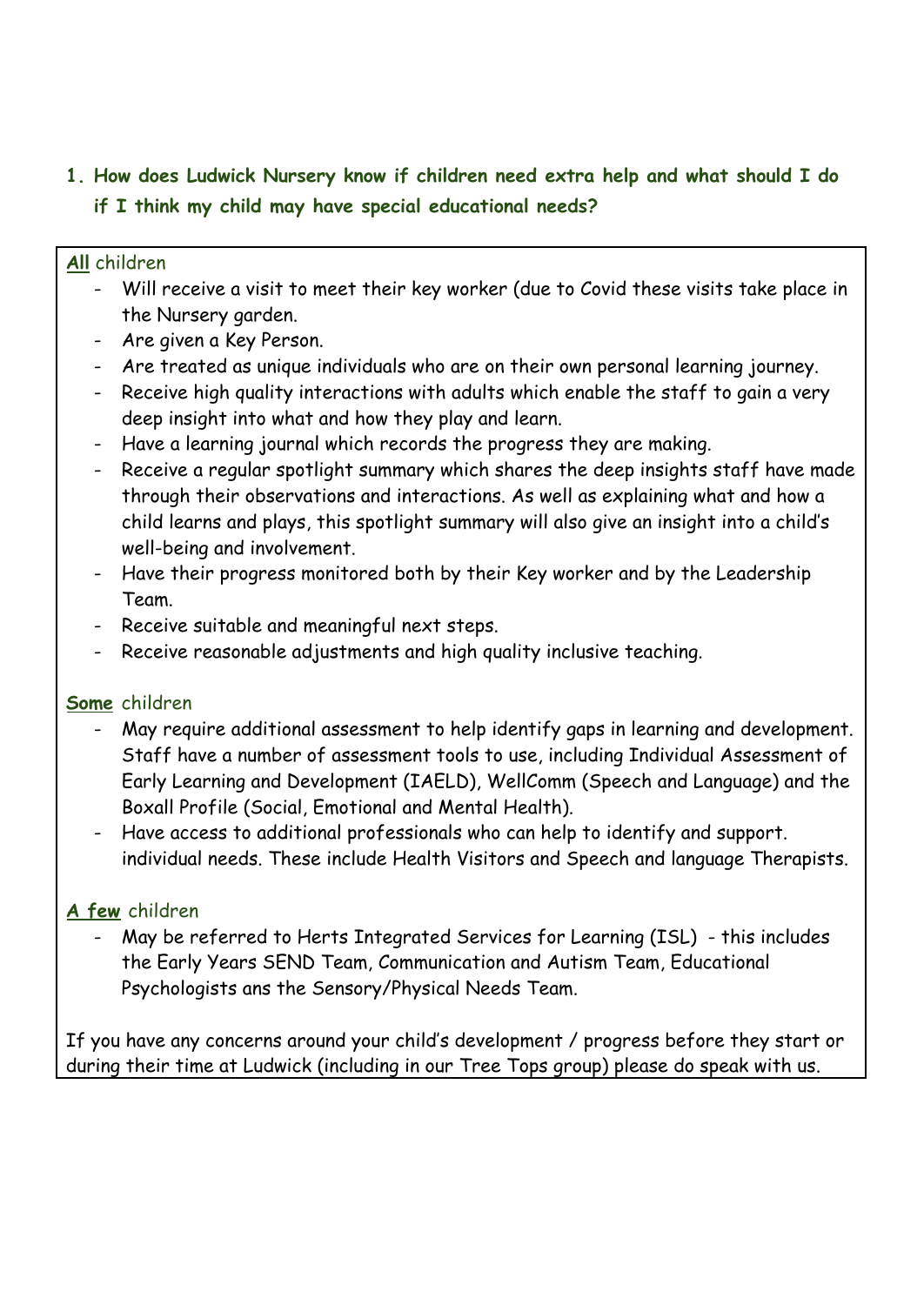## **2. How will Ludwick staff support my child?**

The SEND Code of Practice (2015) explains that a "graduated approach with 4 stages of action: Assess, Plan, Do, Review" is the best way to work with parents to meet a child's needs.

We support children's needs through this graduated approach. We constantly use an Assess-Plan-Do-Review Cycle to ensure all children are making good progress.

## **All** children

- Receive a high quality inclusive teaching.
- Are supported by a highly experienced staff who are Early Years Trained.
- Have a Key Worker with whom they will develop a close connection to and who will be able to ensure individual needs are met through reasonable adjustments.
- Have access to a calm area.
- Receive encouragement and support through a Communication Friendly Environment where the use and understanding of language is supported with visuals and the use of Makaton.
- Receive a nurturing environment where all staff adopt a therapeutic approach to behaviour.
- Receive an engaging and relevant curriculum with a strong focus on regular enriching activities and opportunities, including cooking, yoga and Forest School.

### **Some** children

- May have an Individual 'Pupil Passport' and 'Learning Support Plan` where staff and parents/carers work in partnership to set and review targets and share ideas of how to effectively support your child at Nursery and at home.
- May need a different approach to learning, including targeted support and interventions.
- May be signposted to the Children's Centre for support or to a Virtual Assessment with the Speech and Language Therapy Service.

- Will be referred to Herts Integrated Services for Learning (ISL) which includes the Communication Autism team, Early Years SEND Team, Speech & Language Therapists & Educational Psychologist.
- Will require an adult to work intensively with them during the session
- Will receive `Local Higher Needs Funding'
- Will have access to a Nurture group twice weekly where individual needs will be met using the Boxall Profile.
- The setting shares relevant information in a confidential manner..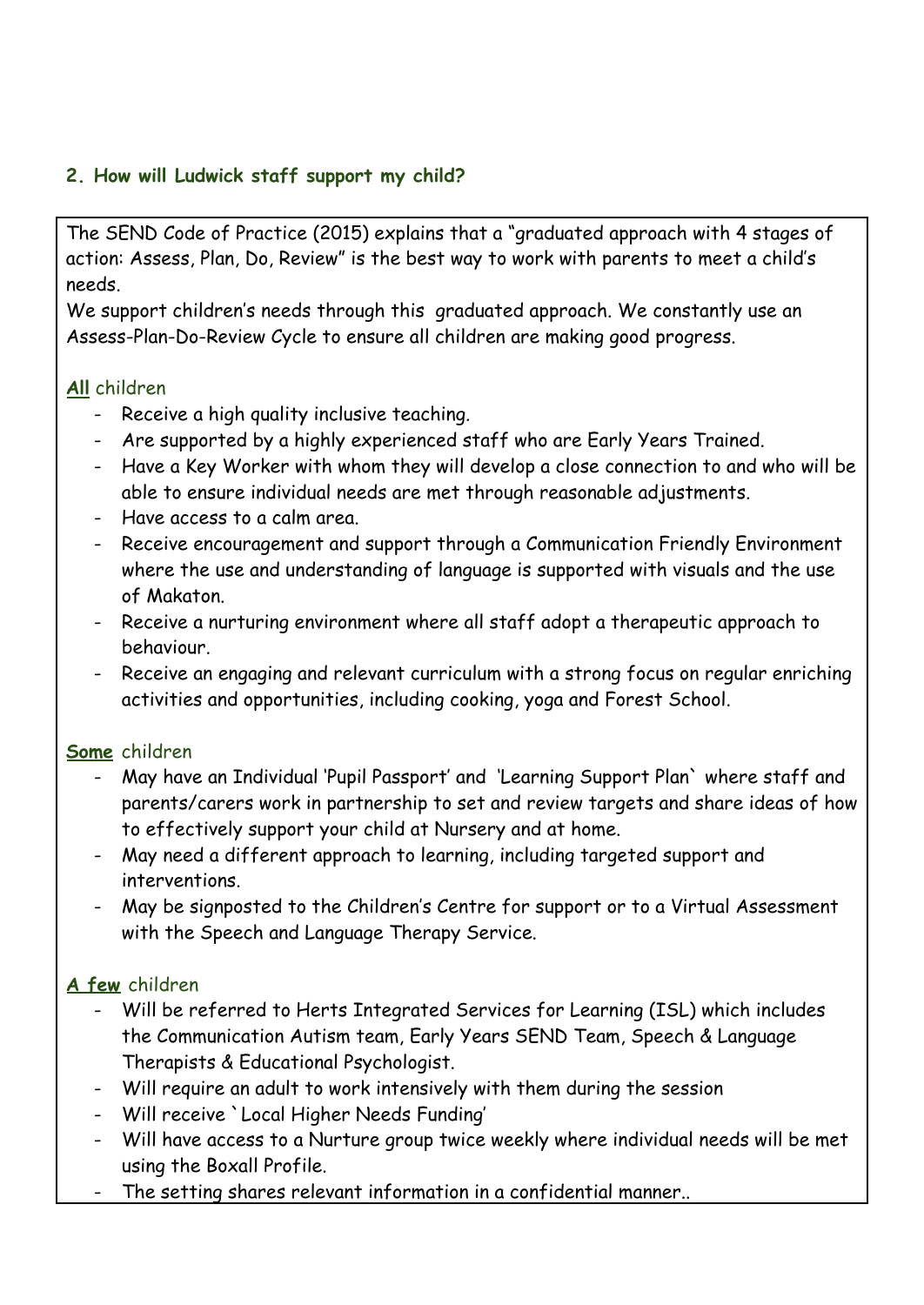- May benefit from an Education, Health and Care Assessment and if so an application will be made in partnership with parents/carers. [https://www.hertfordshire.gov.uk/microsites/local-offer/education-health-and-car](https://www.hertfordshire.gov.uk/microsites/local-offer/education-health-and-care-plans/education-health-and-care-plans-ehcp.aspx) [e-plans/education-health-and-care-plans-ehcp.aspx](https://www.hertfordshire.gov.uk/microsites/local-offer/education-health-and-care-plans/education-health-and-care-plans-ehcp.aspx)

## **3. How will I know how my child is doing?**

### **All** children

- Have a learning journal that demonstrates the progress they have made which is shared with you on a regular basis.
- Have their progress carefully `tracked` and their progress will be shared with you at least termly.
- Receive a regular Spotlight Summary.
- Informal information may be shared during daily contact with your child's Key Worker.
- Progress is shared with parents during regular parents' evenings and relevant next steps are shared.
- Opportunities to invite Parents/Carers into the setting will be offered to share their learning through displays, learning stories and interactions with your child in the setting.
- All 2-year olds in the setting receive a 2-year development report.

# **Some** children

- May have a communication book for effective communication between home/school
- Have regular review meetings to discuss progress and review targets in their `Individual Learning Plan`.
- Children's families may have regular Early Support Team Around the Family meetings.

- Will have visits and reports from outside professionals who are working with your child.
- Have an EHCP Annual Review.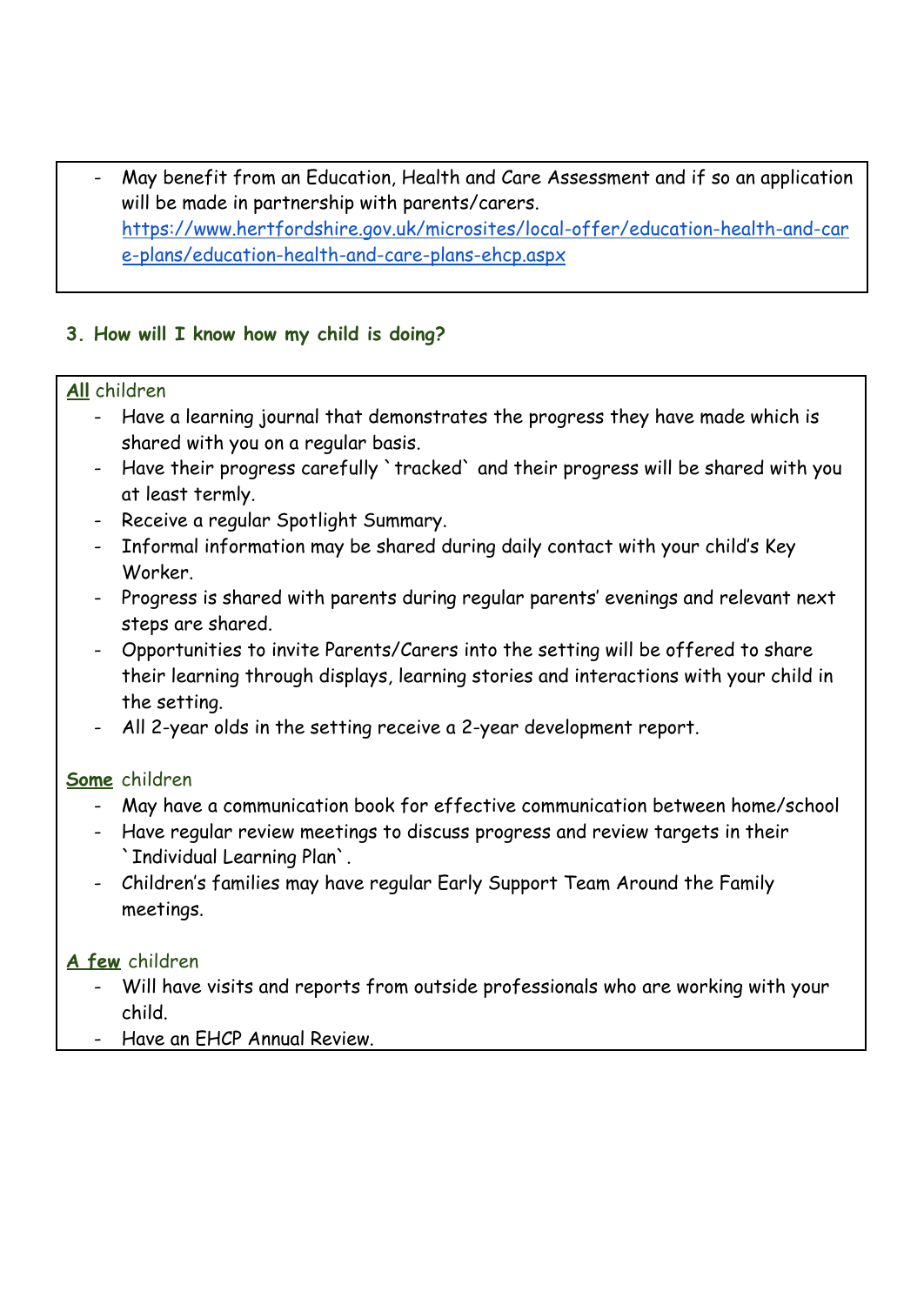# **4. How will the learning and development provision be matched to my child's needs?**

#### **All** children

- Have dedicated, experienced staff who are able to effectively support their development through an engaging, enriching and playful curriculum.
- Work in an organised, inclusive environment that promotes independence, curiosity and problem solving.
- Follow routines and take part in Family Group and Small group activities that are effectively differentiated to match needs.
- Follow a visual timetable.
- Have access to high quality, stimulating resources both in the indoors and outdoors provision.
- Are taught basic Makaton signing.

### **Some** children

- May have a 'Pupil Passport' and `Learning Plan` with regular meetings to discuss progress and next steps.
- May be included on the SEND register if they are receiving provision that is above or different to the majority of children.
- Have individual visual timetables and `now/next` boards.
- Have more flexibility within the routine.
- May have additional small group sessions or individual work e.g. speech and language.
- Are included on the Provision Map, which is updated termly.
- Have specific resources to match their interest and learning style.

- Will be working with outside professionals and have intensive support throughout the session.
- The SENDCo will be working closely with Key Workers to ensure they are receiving a personalised curriculum that is matched to their needs but continues to be broad and balanced.
- Will have specific strategies/resources provided or recommended by outside agencies.
- The SENDCo will seek additional training for staff to meet specific needs, where needed.
- May have an EHCP where provision is detailed and followed by staff.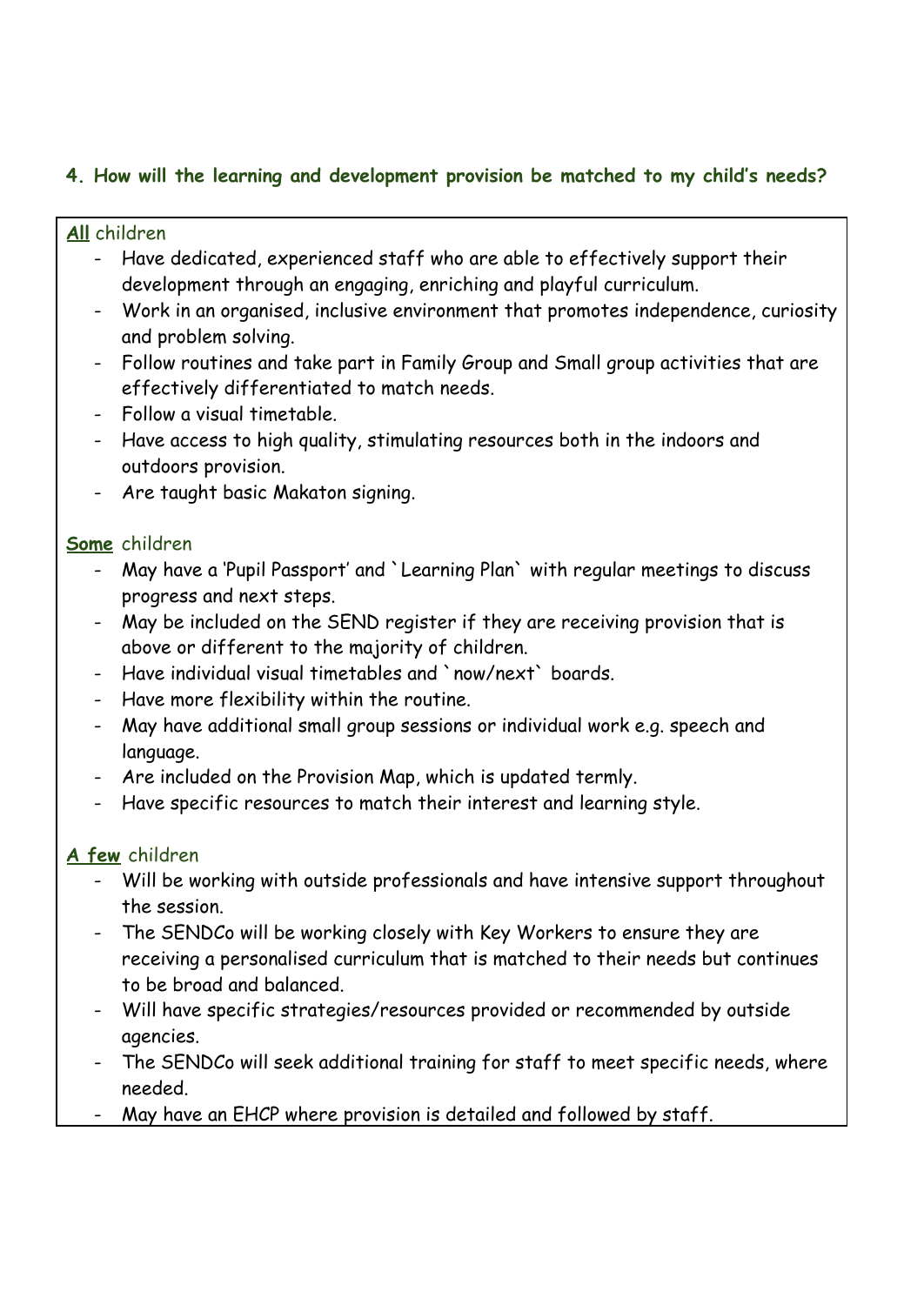# **5. What support will there be for my child's overall wellbeing?**

#### **All** children

- Have a Key Worker who will develop a strong relationship helping the child to feel safe and secure.
- Be a part of a colour group with whom they experience shared learning experiences with.
- Access a daily 'family group time' (up to two colour groups) with a strong focus on personal, social and emotional development and helps to create a strong sense of belonging.
- Have their well-being and involvement regularly monitored.
- Have access to a nurturing environment where all staff adopt a therapeutic approach to behaviour. Staff understand that behaviour is a form of communication.
- A curriculum with a strong emphasis on Personal, Social and Emotional development. Emotional literacy is promoted and children are encouraged to recognise emotions in themselves and others and to learn labels for these feelings. Visual feeling boards are available in all rooms and promoted and modelled by staff.
- Are encouraged to self-regulate through adult modelling and co-regulation. Each class has a calm space with calming resources available.
- Ludwick adopts a therapeutic approach to behaviour and we model and promote
- We have staff who have received specialist nurture training. These staff are deployed as needed to offer interventions and personalised support.
- We are able to also refer your child to the local Family Centre and/or the Health Visiting team who can provide additional support at home.

### **Some** children

- Have their needs assessed using the Boxall Profile. <https://www.nurtureuk.org/introducing-nurture/boxallprofile>
- Attend a nurture group (at least twice per week).
- Have personal Health Care Plans, these detail the need, how staff will recognise any relevant symptoms, manage medication and provide personal care.
- May need 'quiet time' and an opportunity to have a nap in the afternoon
- Require personal care such as Nappy Changing.

- Have intensive adult support, strategies and adaptations to their daily routines
- Are supported by external professionals.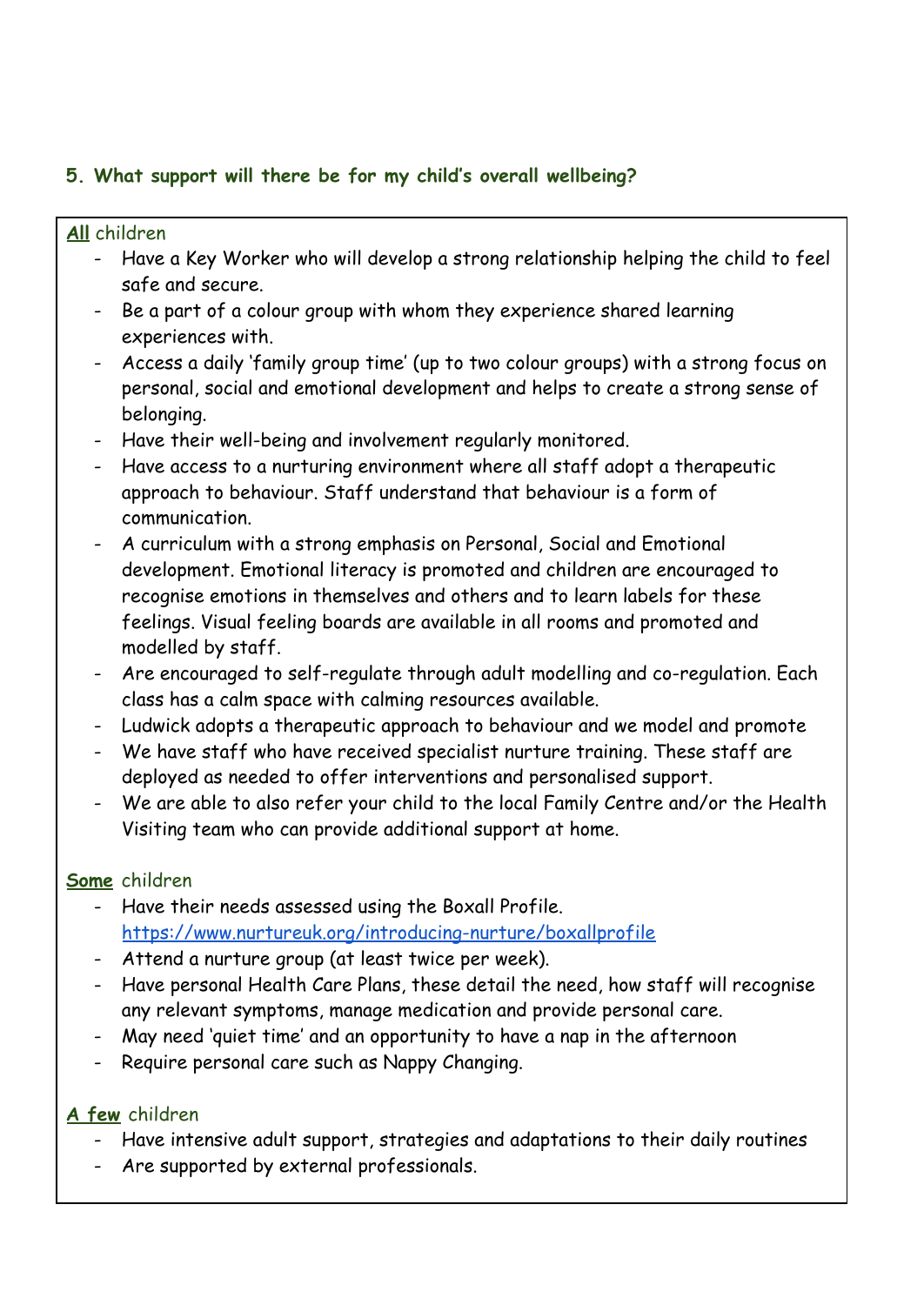We understand that every child may benefit from enhanced support and nurture from time to time. *We encourage you to let us know if this is the case for your child, for whatever reason (e.g. if a family pet is poorly).*

# **6. What specialist services and expertise are available at or accessed by Ludwick Nursery?**

## **All** children

- Are taught by staff who hold appropriate Early Years qualifications and have experience working with young children.
- Work with staff who use simple signing ` Makaton`.
- Have access to the class teacher who is trained to support children with emotional difficulties.
- Have access to The SENCo.

#### - **Some** children

- Have specialist services involved with them who may come to observe your child in the setting , e.g. speech and language.
- Have Team Around the Family meetings (TAF) to engage a number of professionals.

# **A few** children

- Have visits from Herts Integrated Services for Learning (ISL) The team will support practitioners to meet individual needs by observing children within the setting, suggesting ways to support individual needs, planning next steps with practitioners and parents.
- Are `Children Looked After` and have a social worker and an Individual `Personalised Education Plan` (PEP).
- Are on the `Child Protection Register` and have a social worker and a team to support their needs.

-

We share our site with a private day nursery, Squirrels, and work closely to ensure continuity with the children that attend both settings. If a child has a Pupil Passport/SEND Support Plan in place, with your permission, we share this with Squirrels to promote consistency in how we can together support your child's needs.

Agencies we work with include (but are not exclusive to):

- Health Visitors and Community Nursery Nurses
- Early Years Advisory Service
- Communication and Autism Advisory service
- Speech and Language Therapy Team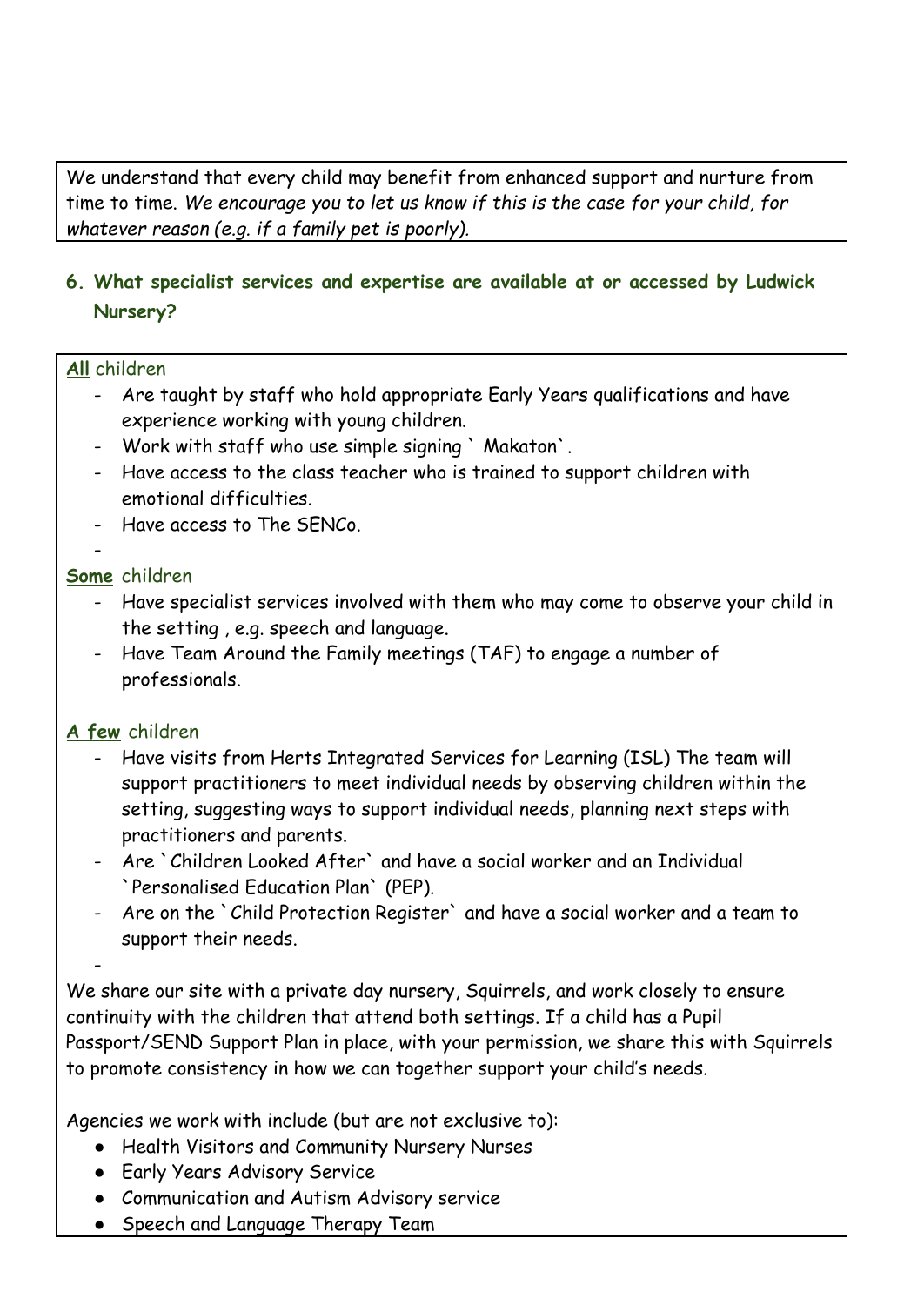- Child Development Centre (CDC)
- Physiotherapy
- Occupational therapy
- Educational Psychologists
- SEND officers
- School Health team
- Children's Services
- Integrated Services for Learning
- Physical and Sensory Impairment Team

We are supported through DSPL (Delivering Specialist Provision Locally). DPSL5 support schools in Welwyn and Hatfield and provide useful information for families: <https://www.dspl5.co.uk/topic/information-for-families>

# **7. What training and/or experience does the staff, supporting children with special educational needs and disabilities, have?**

## **All** children

- Will be taught by professionals with a variety of Early Years qualifications which include modules and training in SEN.
- Will be supported by staff who attend regular training through continued professional development (CPD), the appraisal and supervision process and INSET days.
- are supported by staff who have access to Claire Turner, who is an experienced SENDCo. Claire is a qualified teacher and she has worked in both special schools and mainstream settings within Hertfordshire in various roles as a teacher, SENDCo and Outreach Teacher. Claire holds the National SENDCo Award for SEND Coordination (Post Graduate Cert).
- Will benefit from staff attending termly SEND briefings and up to date SEN training.

# **Some** children

- Will benefit from targeted support in order to learn and develop and will take part in additional intervention programmes with trained staff to support. These could include; Attention Autism, WellComm, Intensive interaction and Nurture.
- Will benefit from staff training in the use of assessments and screening tools to help provide a deeper insight into potential needs. These include WellComm, Boxall and the Individual Assessment of Early Learning and Development (IAELD).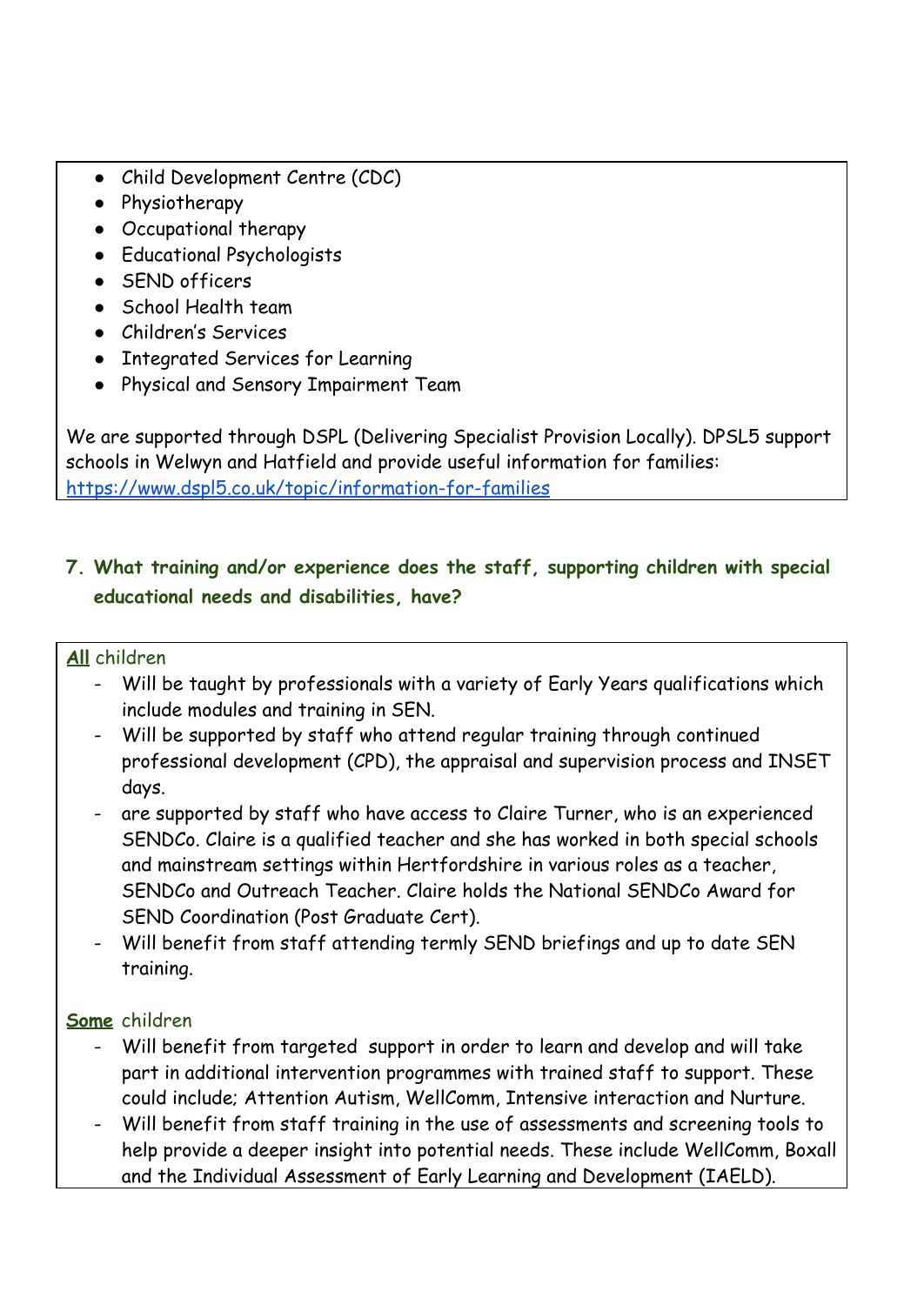Will be supported through effective LSA support under the direction of Teaching Team Leads/SENCO.

## **A few** children

- Will need staff to undergo more specific training, this is organised as needed with support from the Community Nursing team or Advisory teaching team e.g. complex medical needs, tube feeding, oral suction, visual or hearing needs etc.
- Will need support through a highly personalised curriculum supported and monitored by Teaching Team Leads/SENCo/External Professionals.

### **8. How will Ludwick help me to support my child's learning and development?**

#### **All** parents/carers

- Will be offered formal and informal opportunities to speak to key staff about their child's progress.
- Will receive weekly home/school learning challenges to undertake with their child.
- Will be supported with home learning through individual discussions, spotlight summaries and parent consultations.
- Identified next steps will have suggestions for parents to work on at home.
- Are supported by additional ideas for home learning on the school website. [www.ludwick.herts.sch.uk](http://www.ludwick.herts.sch.uk)
- Receive regular newsletters and a calendar of events for the Nursery.
- Workshops for parents/carers are offered throughout the year and these cover all aspects of your child's learning and development.

### **Some** parents/carers

- Will have more regular meetings with staff to discuss children's progress.
- May have strategies to practice at home from outside agencies e.g. speech and language therapist.
- Will be aware of interventions that are supporting their child and what these involve.
- Will be involved in setting and reviewing targets for Learning Plans.
- Will be invited to join parent training courses on specific needs e.g. self-regulation, ASD, developing early communication etc.
- We will hold regular informal coffee mornings for parents of children with additional needs. These sessions aim to empower parents/carers to effectively support children with additional needs as well as create a supportive network. (We strongly encourage parents/carers to let us know if there is a particular topic that they feel would be beneficial).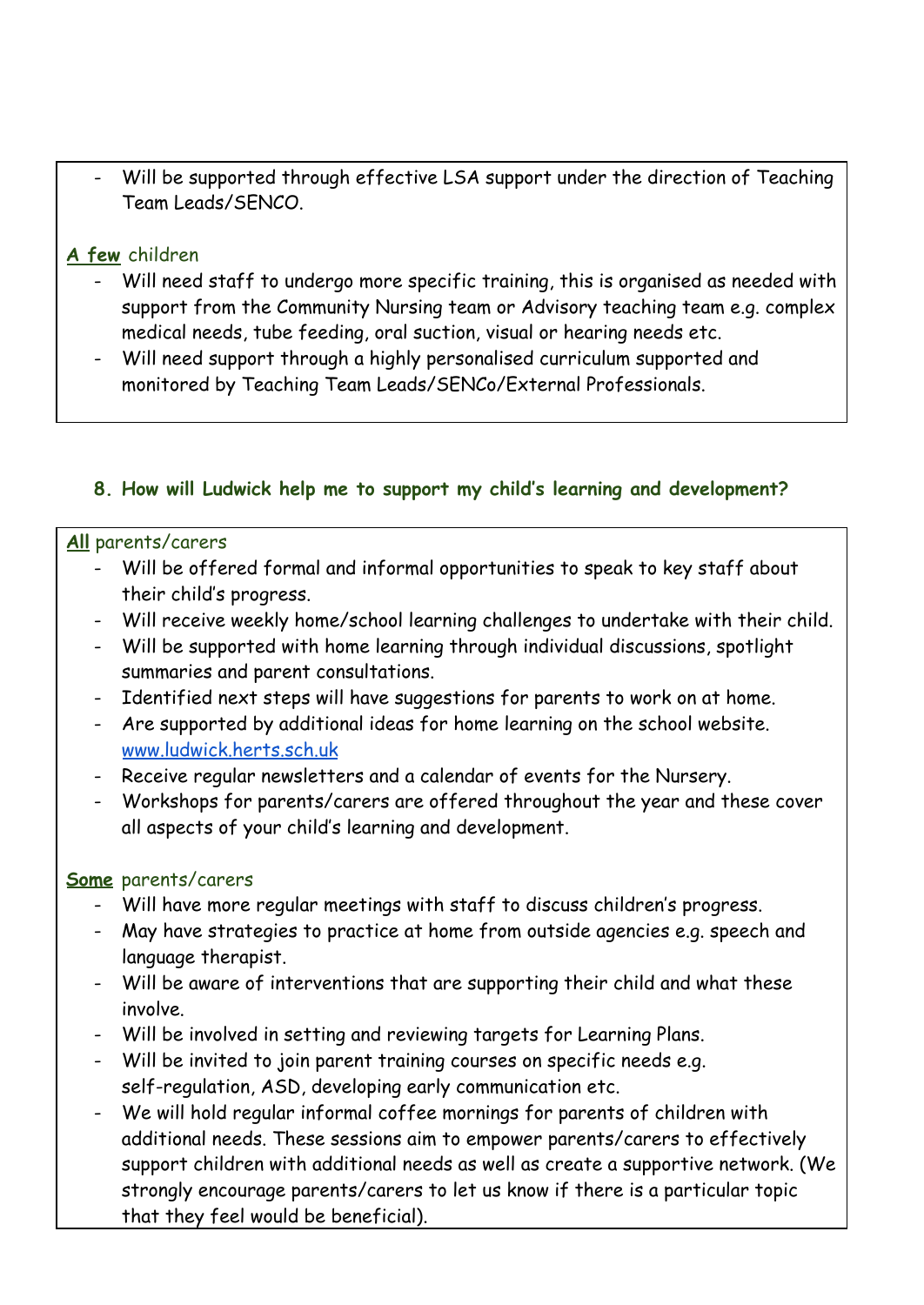Will be signposted to courses run by external agencies and local support groups and will let you know about forthcoming courses via email.

## **A few** parents/carers

- Will be involved in setting and reviewing targets for Learning Plans.
- Will be involved in regular Early Support Team around the Family meetings (TAF meetings)/ or Child Protection meetings.
- Will apply for an Education & Health Care Plan (EHCP).

# **9. How will I be involved in discussions about and planning for my child's learning and development?**

#### **All** parents/carers

- Will be encouraged to share their knowledge and expertise about their child. We value this partnership work as it gives the children the best outcomes.
- Will be encouraged to contribute to their child's learning journal, adding information on learning at home, and new interests that can be supported at school.
- Will have the opportunity for formal and informal discussions with staff to discuss learning and development.
- Will be encouraged to give feedback to School staff following Spotlight Summaries.

#### **Some** parents/carers

Will be invited to contribute to their child's learning plan, where more detailed targets are agreed and reviewed regularly. This will be to support a child's learning and development where the child requires provision that is additional to or different from most other learners.

#### **A few** parents/carers

May be supported to apply for and help draft an EHCP. Parents/carers are also included when EHCPs are reviewed every 6 months.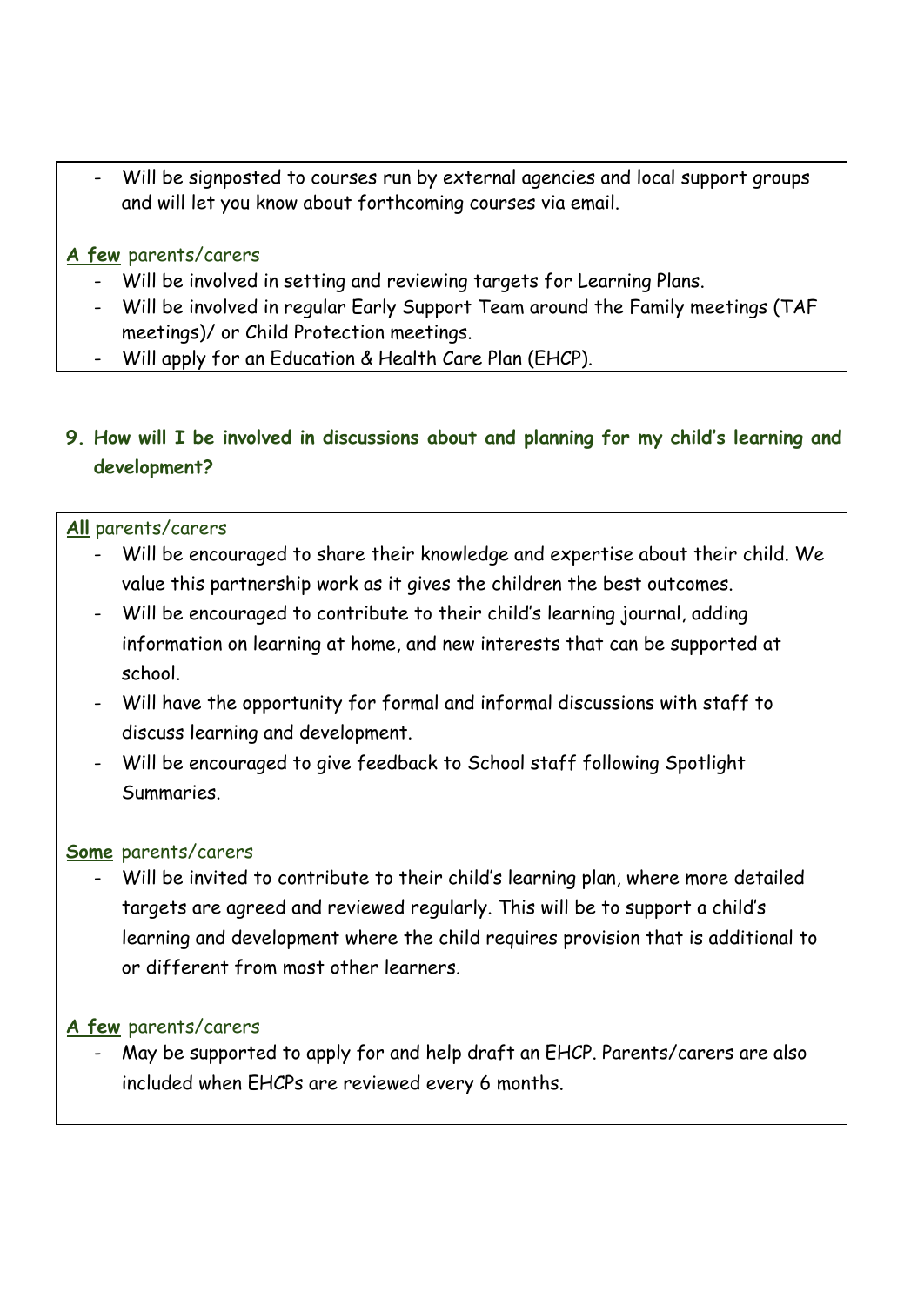## **10. How will my child be included in activities outside the setting?**

#### **All** children

- Are included in any out of school activities and additional support / reasonable adjustments organised where necessary e.g. Social Stories made and discussed beforehand.
- Can bring an additional parent/carer with them if needed.

### **Some** children

- Will require special plans to be made in order for them to take part, including identifying any needs for any special equipment, medication or additional support.

#### **A few** children

- Will need an individual risk assessment completed before the trip.

#### **11. How accessible is the building/environment?**

#### **All** children

- Have access to purpose built rooms, outdoor spaces and bathrooms, that are on one level, with wide doorways.
- Benefit from an accessibility plan that is regularly reviewed and updated as needed.
- Benefit from purpose built furniture where toys and resources are always accessible at child height.

#### **Some** children

- May require access to the disabled toilet.
- May require additional facilities for nappy changing.

- May need more specialist adaptations made or equipment needed, for example a hoist or an OT recommended chair which can be repositioned at different heights. These would be actioned as needed.
- May need specialist advice from outside professionals e.g. Physio, OT, VI team. Referrals are made to these professionals as and when needed.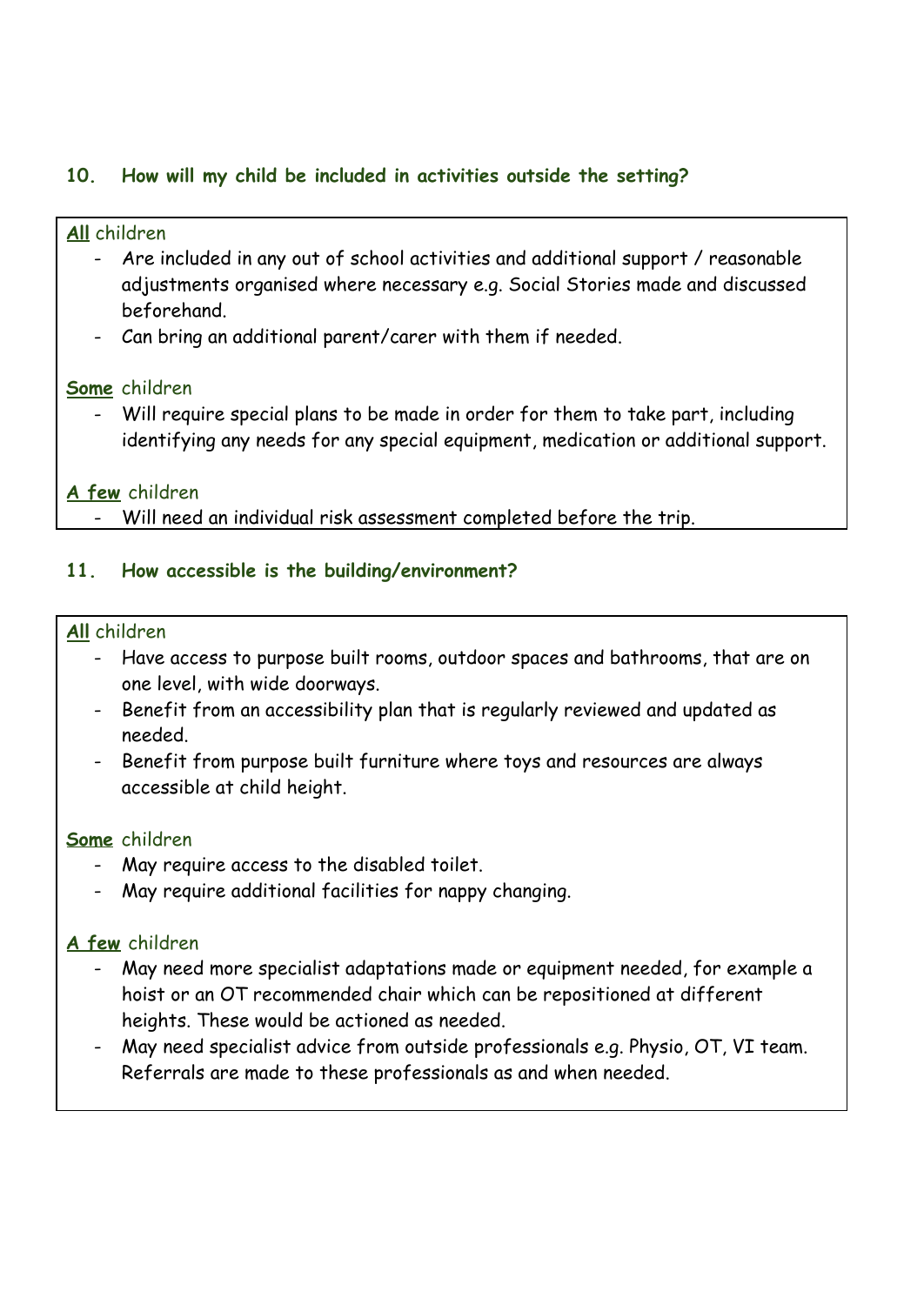# **12. How will Ludwick prepare and support my child with transitions between home, settings and school?**

### **All** children

- Will be offered visits with their parents, before they start, to help begin building a relationship in a place where they feel happy and settled.
- Will be assigned a key person before they start, who will personally support their key children in settling in.
- Are offered in-house transition visits when moving between groups.
- Are supported in moving to their next setting by the sharing of information and assessment, and inviting receiving settings to visit Nursery.
- Receive a report, when leaving Nursery, which is shared with parents and the new setting.
- Are included in Herts Transition level of need tool which highlights those children needing more support. This is also shared with the receiving setting.

#### **Some** children

- Will be offered more tailored transition arrangements if they need more support to settle. This is based on the individual and in partnership with the parents.
- Will be supported with visuals to help them understand what's happening including transition books, photographs showing the areas and equipment.
- May need additional sessions over a longer period of time, before they feel more settled.
- May need their receiving school to visit more than once.
- Will benefit from bespoke visits to their new setting when it's not so busy.

- Will need additional meetings with SENCO/external professionals to manage the transition carefully.
- Will require the SENCO of the previous/receiving setting to visit and share information.
- With EHCPs, may need staff to accompany them on visits to their new setting.
- Will have tailored transition into specialist provision.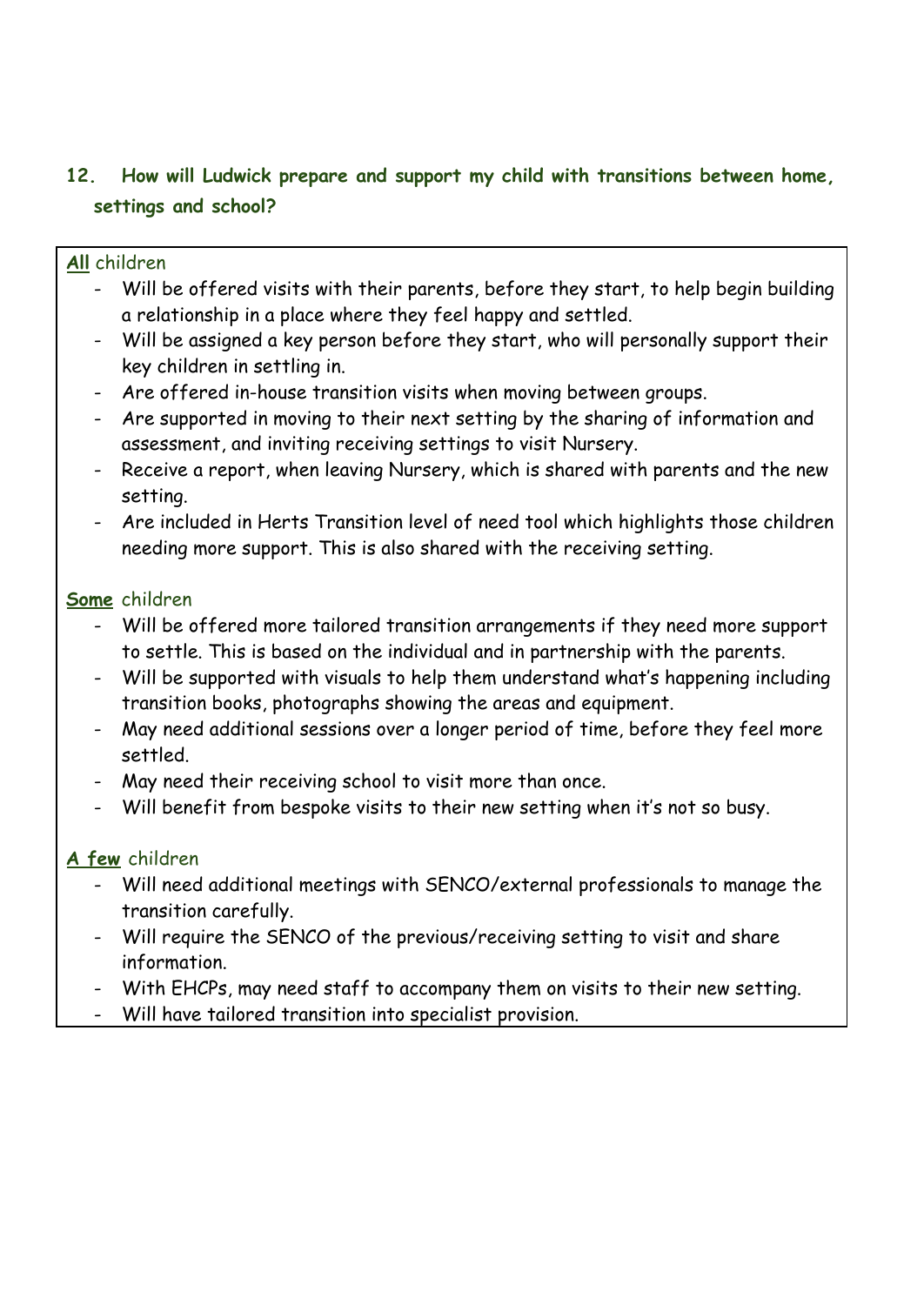# **13. How are Ludwick's resources used to support children's special educational needs and how is the decision made about what type and how much support my child will receive?**

#### **All** children

- Are supported by their key person by observation and assessment. This helps us decide what support and resources the child needs.
- Are supported by differentiated planning that allows children to access things at their own level of development.
- Have access to a wide range of resources and equipment which support all areas of development and the Early Years Foundation Stage (EYFS) curriculum.
- Are supported in their self-regulation and emotional literacy.
- Have access to a variety of activities and experiences to develop and enhance gross and fine motor skills.
- Have access to a language rich environment where opportunities to speak, listen, question, pay attention, focus and reflect happen daily.

### **Some** children

- May need more tailored observation and assessment to help clarify needs e.g. IAELD, Boxall profile.
- In discussion with you, the class teacher/key person and SENCo will identify what additional resource is needed in order to support the child's learning and development. e.g. sensory toys, additional visual aids, interventions, additional adult support.
- Have short term targets on a Support Plan which identify the extra support to enable a child's learning and development.
- Will have the impact of interventions supporting their learning and development monitored carefully by the Senior Leadership Team.

- May need specialist resources bought or hired for them. This would be in partnership with other agencies/parents.
- May require 1-1 support for the whole time they are in Nursery, to enable them to access learning opportunities and to be safe.
- Will benefit from additional external advice around which resources will best meet needs.
- Advice from outside professionals/EHCPs is included in a child's Support Plan and worked on regularly.
- Have outside professionals involved who may advise on the need for Emerging Needs Funding, Local Higher Needs Funding or an Education Health Care Plan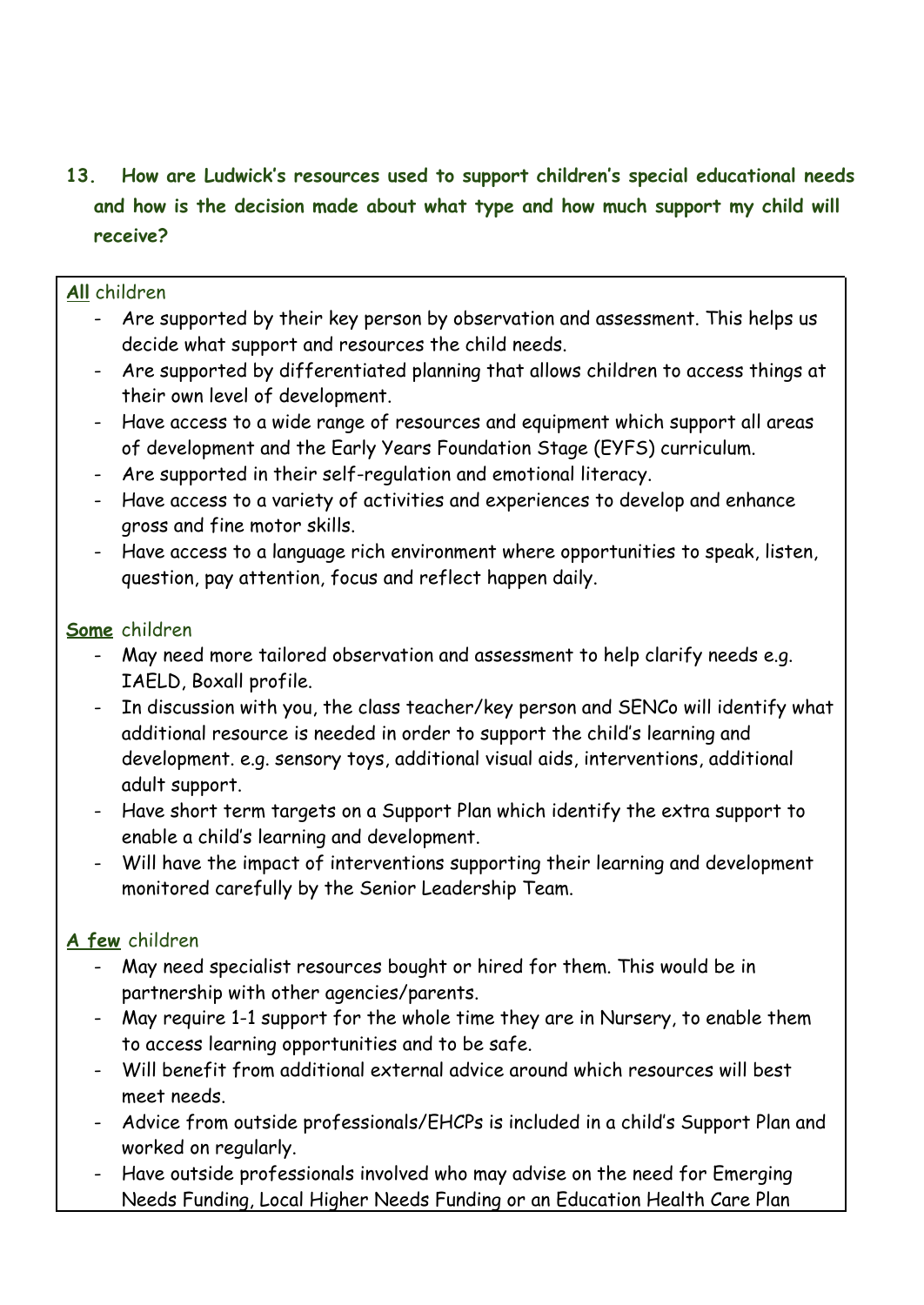# **14. Who can I contact for further information about the early years offer in Ludwick?**

You can contact Claire Turner at [c.turner@ludwick.herts.sch.uk](mailto:c.turner@ludwick.herts.sch.uk) or alternatively you can contact her via our main office 01707 323693. Please be aware that Claire works on a part time basis. Claire will endeavour to reply as soon as possible but if a more urgent discussion is needed, please contact your child's key worker or the school office and we can signpost you to someone who can support.

\*Hertfordshire SENDIASS <https://www.hertssendiass.org.uk/home.aspx> An impartial Special Educational Needs and Disability Information, Advice and Support Service for parents (SENDIASS).

SEND Advice line <https://thegrid.org.uk/assets/send-advice-lines-parents-carers-jan2021.pdf> Offering advice regarding additional needs to parents/carers and professionals.

HAND (Hertfordshire Additional Needs Database) [www.hertsdirect.org/hand](http://www.hertsdirect.org/hand) 01992 556984

Offers information for families with a child with additional needs. Offers concessions to leisure facilities. Free to join & confidential.

Also, please look at 'Delivering Specialist Provision Locally' <https://www.dspl5.co.uk/topic/information-for-families>

Family Centre Contacts:

<https://www.hertsfamilycentres.org/family-centres.aspx> 0300 123 7572

# **15. How can I find information about the local authority's local offer of services and provision for children with special educational needs and disability?**

Please visit [www.hertsdirect.org/localoffer](http://www.hertsdirect.org/localoffer)